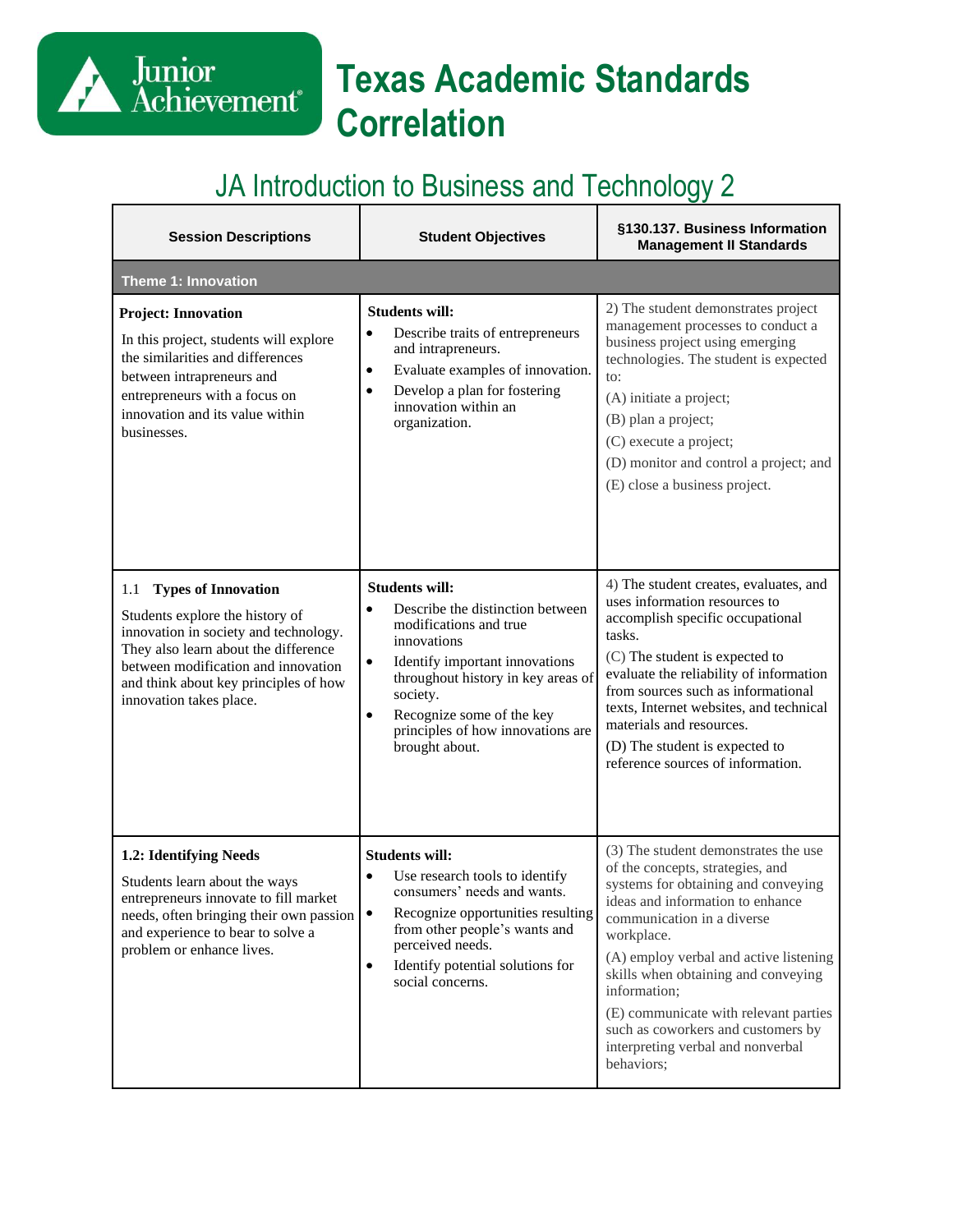| <b>Session Descriptions</b>                                                                                                                                                                                                                                         | <b>Student Objectives</b>                                                                                                                                                                                                                                                                              | 130.137. Business Information<br><b>Management II Standards</b>                                                                                                                                                                                                                                                                                                                        |
|---------------------------------------------------------------------------------------------------------------------------------------------------------------------------------------------------------------------------------------------------------------------|--------------------------------------------------------------------------------------------------------------------------------------------------------------------------------------------------------------------------------------------------------------------------------------------------------|----------------------------------------------------------------------------------------------------------------------------------------------------------------------------------------------------------------------------------------------------------------------------------------------------------------------------------------------------------------------------------------|
| 1.3: Ideation<br>Students explore the concept of<br>ideation. They will learn about key<br>principles of ideation, learn how to<br>come up with and evaluate ideas<br>through the ideation process, and<br>practice applying ideation to a real-<br>world scenario. | <b>Students will:</b><br>$\bullet$<br>Learn key principles of the<br>ideation process.<br>$\bullet$<br>Use the ideation process to<br>develop potential solutions to<br>real-world problems.<br>Analyze potential business<br>$\bullet$<br>opportunities and evaluate their<br>likelihood of success.  | 4) The student creates, evaluates, and<br>uses information resources to<br>accomplish specific occupational<br>tasks.<br>(C) The student is expected to<br>evaluate the reliability of information<br>from sources such as informational<br>texts, Internet websites, and technical<br>materials and resources.<br>(D) The student is expected to<br>reference sources of information. |
| 1.4: Research Your Idea<br>Students learn how and why to conduct<br>surveys to test ideas for new products<br>and services.                                                                                                                                         | <b>Students will:</b><br>Explain how surveys can be used<br>$\bullet$<br>to shape ideas for a product or<br>service.<br>Develop a survey to gather<br>$\bullet$<br>information about a product idea.<br>Analyze survey results and<br>$\bullet$<br>determine how to adjust plans<br>based on findings. | 4) The student creates, evaluates, and<br>uses information resources to<br>accomplish specific occupational<br>tasks.<br>(C) The student is expected to<br>evaluate the reliability of information<br>from sources such as informational<br>texts, Internet websites, and technical<br>materials and resources.<br>(D) The student is expected to<br>reference sources of information. |

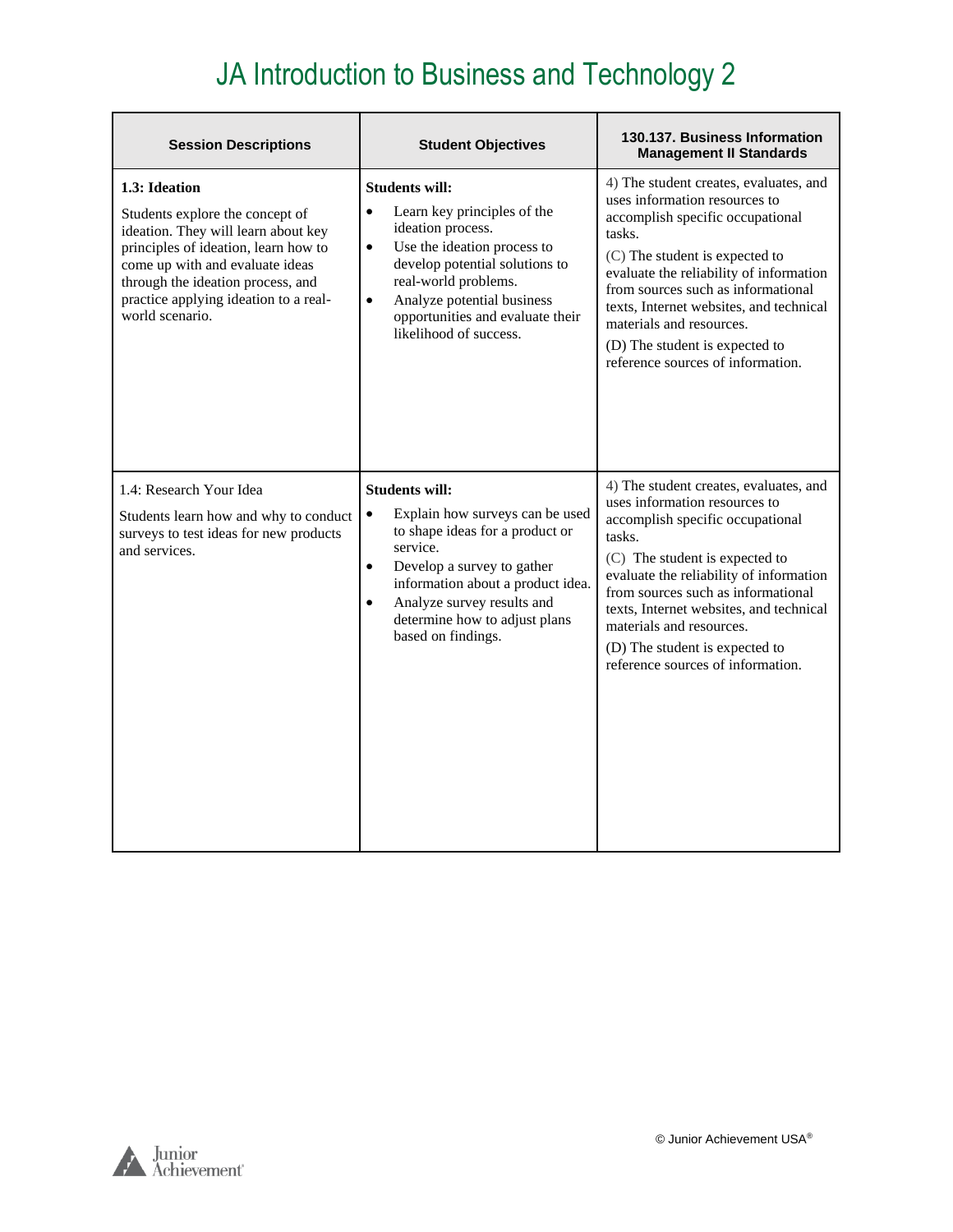| <b>Session Descriptions</b>                                                                                                                                                                                                                                                                                                                                                                      | <b>Student Objectives</b>                                                                                                                                                                                                                                               | 130.137. Business Information<br><b>Management II Standards</b>                                                                                                                                                                                                                                                                                                                                                                                                                                                                                                                                                                                                                                                                                                                                                          |
|--------------------------------------------------------------------------------------------------------------------------------------------------------------------------------------------------------------------------------------------------------------------------------------------------------------------------------------------------------------------------------------------------|-------------------------------------------------------------------------------------------------------------------------------------------------------------------------------------------------------------------------------------------------------------------------|--------------------------------------------------------------------------------------------------------------------------------------------------------------------------------------------------------------------------------------------------------------------------------------------------------------------------------------------------------------------------------------------------------------------------------------------------------------------------------------------------------------------------------------------------------------------------------------------------------------------------------------------------------------------------------------------------------------------------------------------------------------------------------------------------------------------------|
| <b>Theme 2: Functions of Management</b>                                                                                                                                                                                                                                                                                                                                                          |                                                                                                                                                                                                                                                                         |                                                                                                                                                                                                                                                                                                                                                                                                                                                                                                                                                                                                                                                                                                                                                                                                                          |
| <b>Project: Entrepreneurship</b><br>In this project, students identify<br>examples of entrepreneurs who have<br>developed a product or service that<br>solved a problem or met a need and<br>then evaluate the impact of<br>entrepreneurship on the economy<br>and individuals. Students conduct<br>research about notable<br>entrepreneurs who have impacted<br>their own lives or communities. | <b>Students will:</b><br>Identify entrepreneurs who<br>$\bullet$<br>have developed a product or<br>service that solves a problem<br>or meets a need.<br>Discuss the impact that<br>$\bullet$<br>entrepreneurs have on the<br>economy and individuals.                   | 2) The student demonstrates project<br>management processes to conduct a<br>business project using emerging<br>technologies. The student is expected<br>to:<br>(A) initiate a project;<br>(B) plan a project;<br>(C) execute a project;<br>(D) monitor and control a project; and<br>(E) close a business project.                                                                                                                                                                                                                                                                                                                                                                                                                                                                                                       |
| 2.1 Planning<br>Students learn about the planning<br>function of management: the setting<br>of objectives, determining a course of<br>action to accomplish those objectives,<br>and the importance of critical thinking •<br>and SMART decision making.                                                                                                                                          | <b>Students will:</b><br>Describe the four functions of<br>$\bullet$<br>organizational management.<br>Explain the management<br>$\bullet$<br>function of planning.<br>Use a process to plan and<br>implement a course of action<br>with the decision-making<br>process. | 2) The student demonstrates project<br>management processes to conduct a<br>business project using emerging<br>technologies. The student is expected<br>to:<br>(B) plan a project;                                                                                                                                                                                                                                                                                                                                                                                                                                                                                                                                                                                                                                       |
| 2.2 Organizing<br>Students learn about the organizing<br>function of management and how to<br>use a process to identify, classify, and<br>assign activities. They learn how to<br>use an organizational chart to outline<br>roles and responsibilities. Students<br>apply the organizing process to a real-<br>life situation.                                                                   | <b>Students will:</b><br>Explain the management<br>$\bullet$<br>function of organizing.<br>Use a process to organize<br>$\bullet$<br>activities and resources to carry<br>out organizational goals.<br>Manage and coordinate work<br>$\bullet$<br>teams.                | 1B) The student demonstrates<br>professional standards/employability<br>skills required by business and industry.<br>The student is expected to demonstrate<br>collaboration skills through teamwork.<br>3G) The student demonstrates the use of<br>the concepts, strategies, and systems for<br>obtaining and conveying ideas and<br>information to enhance communication<br>in a diverse workplace. The student is<br>expected to demonstrate the ability to<br>communicate and resolve conflicts<br>within a diverse workforce.<br>4A) The student creates, evaluates, and<br>uses information resources to accomplish<br>specific occupational tasks. The student<br>is expected to create and interpret items<br>such as tables, charts, infographics, and<br>figures to accomplish specific<br>occupational tasks. |

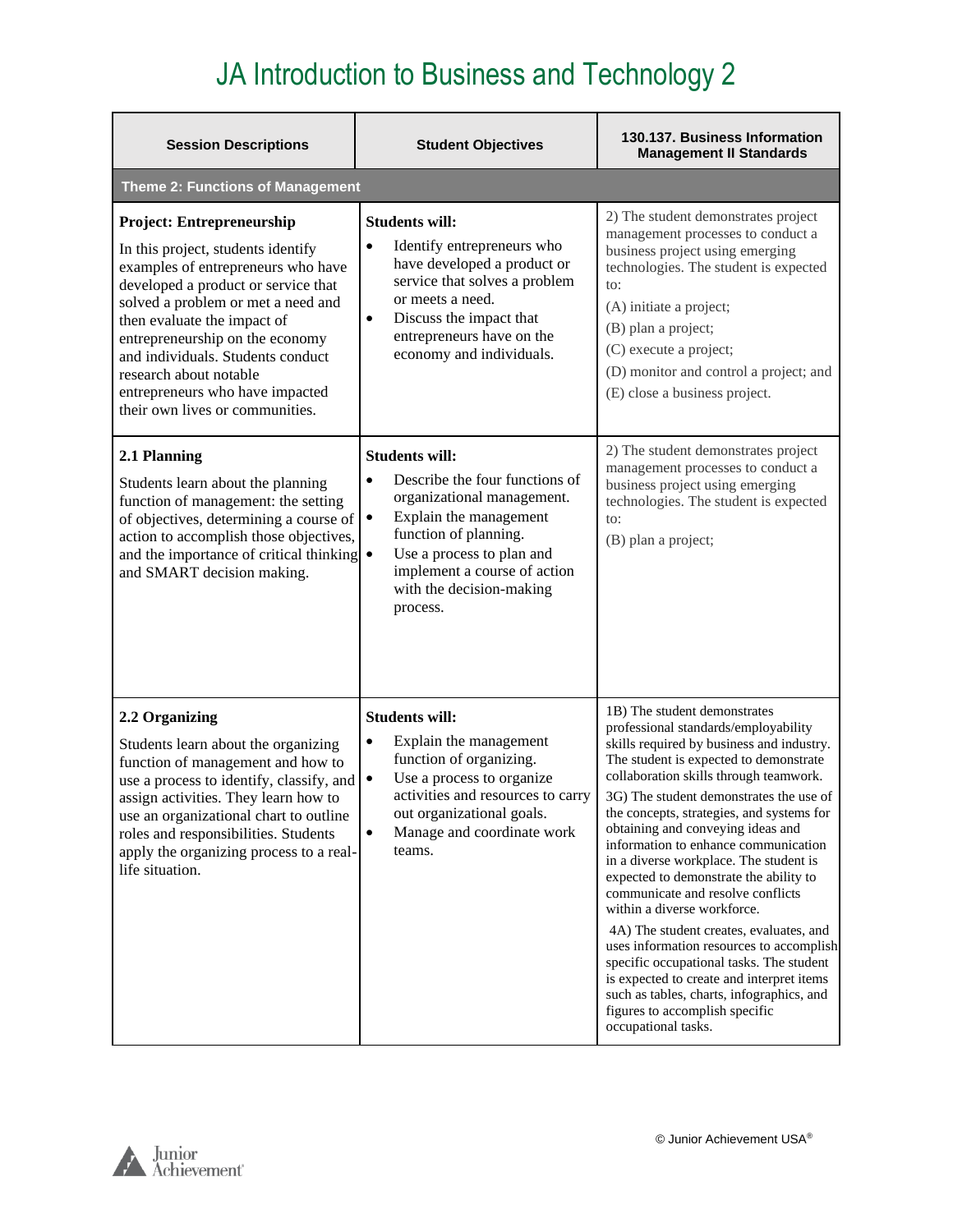| <b>Session Descriptions</b>                                                                                                                                                                                                                                                    | <b>Student Objectives</b>                                                                                                                                                                                                                                                                                                           | 130.137. Business Information<br><b>Management II Standards</b>                                                                                                                                                                                                                                                                                                                                                                                                              |
|--------------------------------------------------------------------------------------------------------------------------------------------------------------------------------------------------------------------------------------------------------------------------------|-------------------------------------------------------------------------------------------------------------------------------------------------------------------------------------------------------------------------------------------------------------------------------------------------------------------------------------|------------------------------------------------------------------------------------------------------------------------------------------------------------------------------------------------------------------------------------------------------------------------------------------------------------------------------------------------------------------------------------------------------------------------------------------------------------------------------|
| 2.3: Leading<br>Students learn about the leading<br>function of management and how<br>effective leading requires managers to<br>motivate their employees to<br>contribute toward the goals of the<br>organization.                                                             | <b>Students will:</b><br>Explain the management<br>$\bullet$<br>function of leading.<br>Differentiate between leading<br>$\bullet$<br>and managing.<br>Identify the leadership and<br>$\bullet$<br>communication style most<br>appropriate for specific<br>situations.                                                              | 1D) The student demonstrates<br>professional standards/employability<br>skills required by business and industry.<br>The student is expected to demonstrate a<br>positive, productive work ethic by<br>performing assigned tasks as directed.                                                                                                                                                                                                                                |
| 2.4 Controlling<br>Students learn about the controlling<br>function of management and how to<br>use a process to establish objectives<br>and monitor performance. They learn<br>about different types of controls that<br>managers can use to prevent and<br>correct problems. | <b>Students will:</b><br>Explain the management<br>$\bullet$<br>function of controlling.<br>Describe the relationship of the<br>$\bullet$<br>controlling function to the other<br>management functions.<br>Use feedforward control,<br>$\bullet$<br>concurrent control, and<br>feedback control to prevent and<br>address problems. | 1D) The student demonstrates<br>professional standards/employability<br>skills required by business and industry.<br>The student is expected to demonstrate a<br>positive, productive work ethic by<br>performing assigned tasks as directed.<br>2) The student demonstrates project<br>management processes to conduct a<br>business project using emerging<br>technologies. The student is expected<br>to:<br>(C) execute a project;<br>(D) monitor and control a project; |
| <b>Theme 3: Marketing</b>                                                                                                                                                                                                                                                      |                                                                                                                                                                                                                                                                                                                                     |                                                                                                                                                                                                                                                                                                                                                                                                                                                                              |
| <b>Project: Marketing</b><br>Students will review and apply what<br>they have learned about marketing in<br>order to evaluate the effectiveness of<br>competitors' online marketing<br>strategies and messages.                                                                | <b>Students will:</b><br>$\bullet$<br>Identify effective marketing<br>strategies for a particular<br>product or service.<br>Analyze how marketers use<br>$\bullet$<br>strategies to address their target<br>markets.                                                                                                                | 2) The student demonstrates project<br>management processes to conduct a<br>business project using emerging<br>technologies. The student is expected<br>to:<br>(A) initiate a project;<br>(B) plan a project;<br>(C) execute a project;<br>(D) monitor and control a project; and<br>(E) close a business project.                                                                                                                                                           |

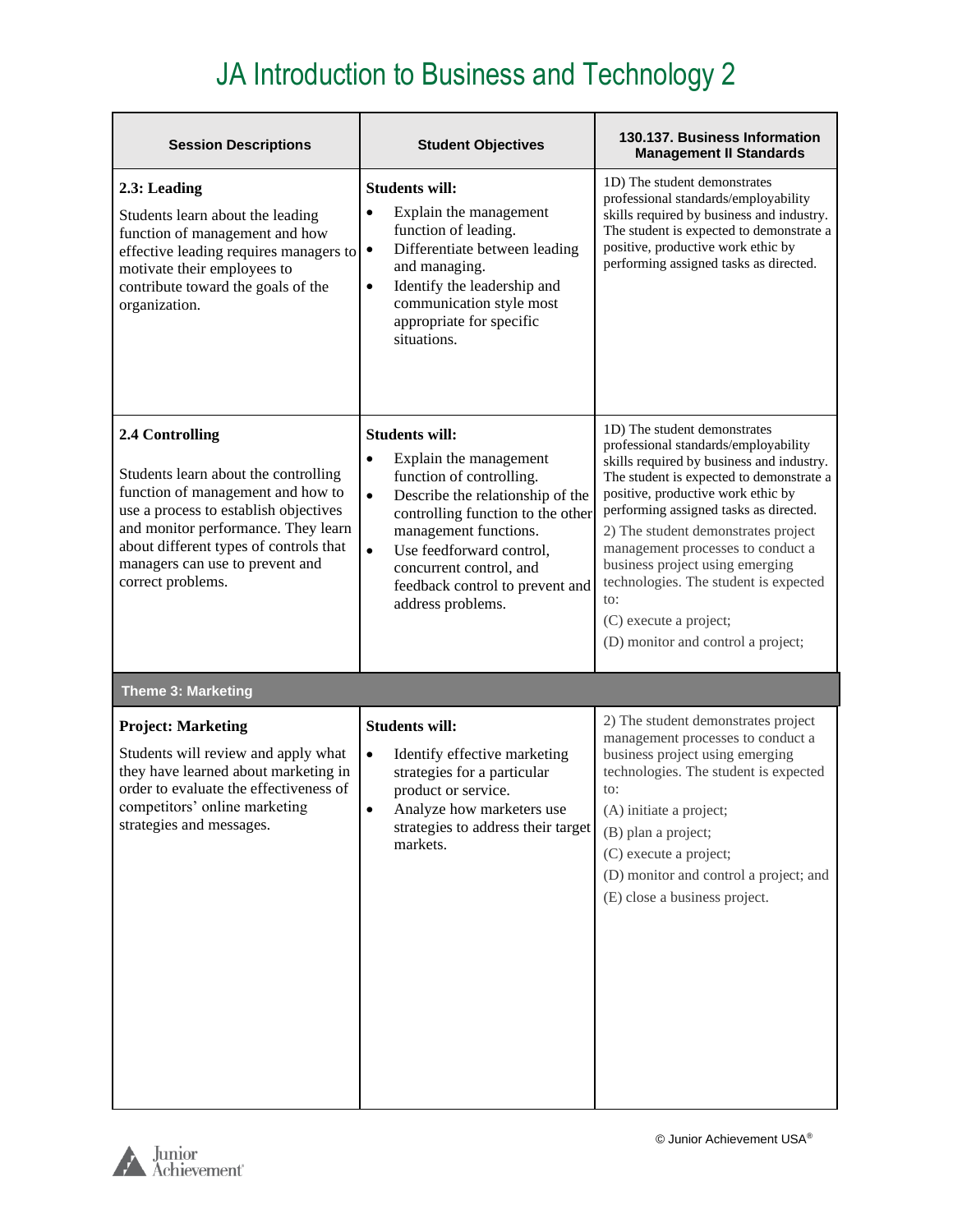| <b>Session Descriptions</b>                                                                                                                                                                                                                                                                                  | <b>Student Objectives</b>                                                                                                                                                                                                                                                                                                         | 130.137. Business Information<br><b>Management II Standards</b>                                                                                                                                                                 |
|--------------------------------------------------------------------------------------------------------------------------------------------------------------------------------------------------------------------------------------------------------------------------------------------------------------|-----------------------------------------------------------------------------------------------------------------------------------------------------------------------------------------------------------------------------------------------------------------------------------------------------------------------------------|---------------------------------------------------------------------------------------------------------------------------------------------------------------------------------------------------------------------------------|
| <b>Marketing Concept and</b><br><b>3.1</b><br><b>Functions</b><br>Students learn the seven functions of<br>marketing and their purpose of<br>satisfying customer needs and wants<br>while generating sales and profits for<br>a company.                                                                     | <b>Students will:</b><br>Describe the seven functions<br>$\bullet$<br>of marketing.<br>Explain how a company<br>$\bullet$<br>might use the seven functions<br>of marketing to support its<br>activities.                                                                                                                          | 6) The student demonstrates public<br>relations skills to increase internal and<br>external customer satisfaction. The<br>student is expected to communicate<br>effectively when developing positive<br>customer relationships. |
| <b>3.2 Consumer Behavior</b><br>Students learn how marketers identify<br>a target market and research the<br>characteristics of that group. They<br>learn about the four factors that affect<br>consumer behavior and develop a<br>marketing message to address the<br>relevant factors for a given product. | <b>Students will:</b><br>Identify a target market for a<br>$\bullet$<br>product and determine how best<br>to reach it.<br>Examine theories of behavior<br>$\bullet$<br>and the four factors that affect<br>consumer behavior.<br>Conduct market research into<br>$\bullet$<br>the social factors and buying<br>decision of teens. | 6) The student demonstrates public<br>relations skills to increase internal and<br>external customer satisfaction. The<br>student is expected to communicate<br>effectively when developing positive<br>customer relationships. |
| 3.3 Introduction to the Marketing<br>Mix<br>Students learn about the marketing<br>strategies known as the marketing<br>mix and how businesses use the Four<br>Ps (product, place, price, and<br>promotion) when deciding how to<br>bring a product or service to the<br>market.                              | <b>Students will:</b><br>Describe the relationship of<br>$\bullet$<br>marketing to the Four Ps.<br>Identify a product and use the<br>$\bullet$<br>Four Ps framework to bring<br>that product to the market.<br>Present approaches to the<br>$\bullet$<br>marketing mix.                                                           | 6) The student demonstrates public<br>relations skills to increase internal and<br>external customer satisfaction. The<br>student is expected to communicate<br>effectively when developing positive<br>customer relationships. |
| 3.4 Marketing Data<br>Students learn how companies<br>acquire valuable data from surveys<br>and interviews, sales figures, and<br>click-through rates on interactive ads.<br>They analyze data and use it to make<br>a variety of marketing decisions for a<br>company.                                      | <b>Students will:</b><br>Explain how companies<br>$\bullet$<br>gather information, including<br>the use of digital media.<br>Identify ways that companies<br>$\bullet$<br>can use data to inform the<br>Four Ps.<br>Analyze data and use it to<br>$\bullet$<br>make marketing decisions.                                          | 6) The student demonstrates public<br>relations skills to increase internal and<br>external customer satisfaction. The<br>student is expected to communicate<br>effectively when developing positive<br>customer relationships. |

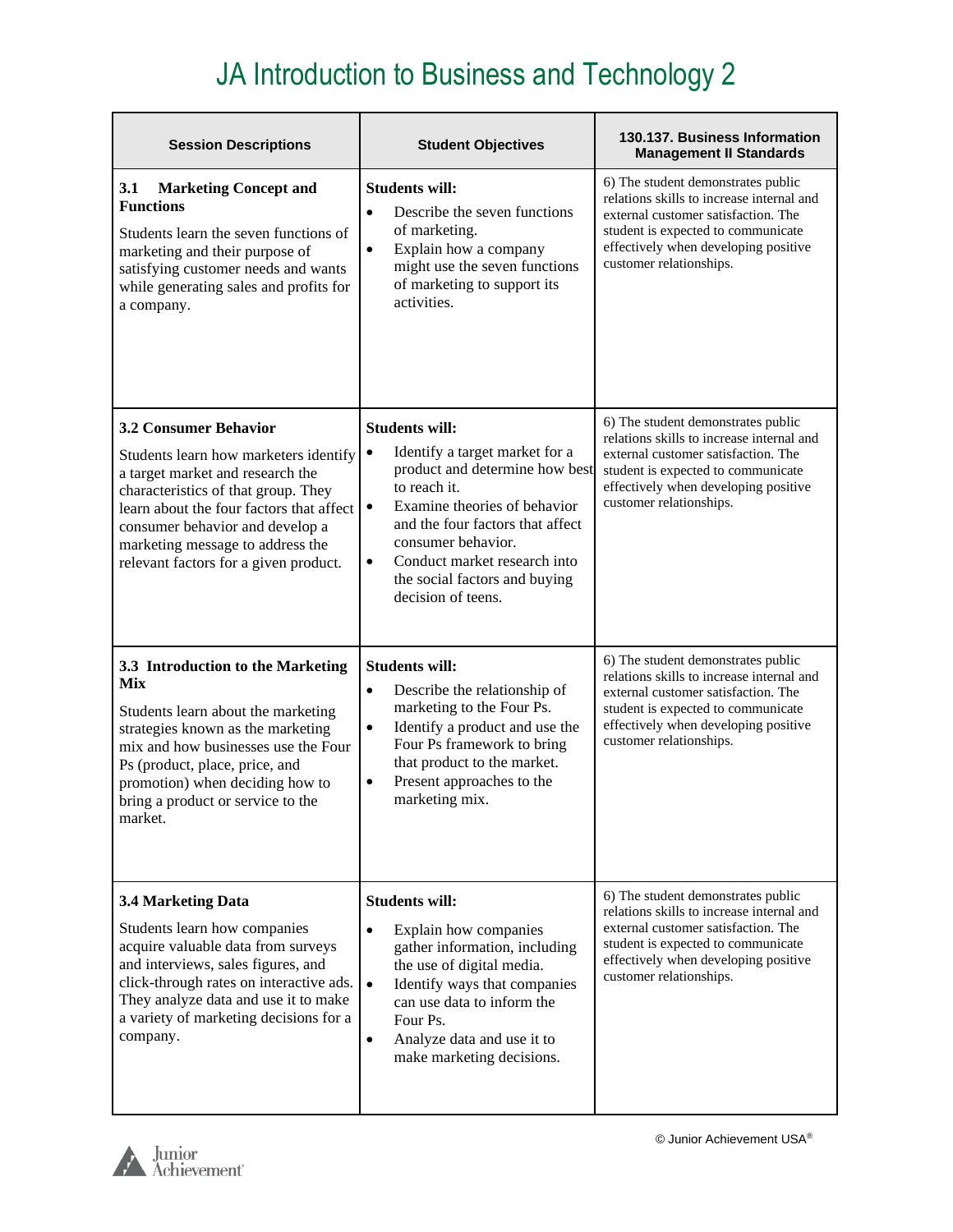| <b>Session Descriptions</b>                                                                                                                                                                                                                                                                                                | <b>Student Objectives</b>                                                                                                                                                                                                                                                                                                                                                                                                                                 | 130.137. Business Information<br><b>Management II Standards</b>                                                                                                                                                                                                                                               |
|----------------------------------------------------------------------------------------------------------------------------------------------------------------------------------------------------------------------------------------------------------------------------------------------------------------------------|-----------------------------------------------------------------------------------------------------------------------------------------------------------------------------------------------------------------------------------------------------------------------------------------------------------------------------------------------------------------------------------------------------------------------------------------------------------|---------------------------------------------------------------------------------------------------------------------------------------------------------------------------------------------------------------------------------------------------------------------------------------------------------------|
| <b>Theme 4: Accounting</b>                                                                                                                                                                                                                                                                                                 |                                                                                                                                                                                                                                                                                                                                                                                                                                                           |                                                                                                                                                                                                                                                                                                               |
| <b>Project: Accounting</b><br>In this project, students review the<br>basics of GAAP, research examples<br>of accounting fraud, and write a<br>persuasive post about the importance<br>of GAAP. In addition, students will<br>reflect on using a blog to<br>communicate information related to<br>each part of the project | <b>Students will:</b><br>Explain the purpose and<br>$\bullet$<br>principles of GAAP.<br>Research and describe two<br>$\bullet$<br>specific examples of accounting<br>fraud or financial scandal<br>related to not following the<br>GAAP principles.<br>Summarize the impact of<br>$\bullet$<br>accounting fraud on businesses,<br>investors, and the economy as a<br>whole.<br>Reflect on the project and the<br>$\bullet$<br>value of blogs in business. | 7B) The student designs solutions to<br>mathematical business problems using<br>advanced spreadsheet technologies. The<br>student is expected to create and interpret<br>financial statements such as comparisons<br>and projections, predictions and<br>forecasts, trend analyses, and charts and<br>graphs. |
| <b>4.1 Accounting Basics</b><br>Students learn about the importance<br>of accounting and examine three<br>types of accounting: financial,<br>forensic, and project. Students learn<br>what assets, liabilities, and equity are<br>and use the accounting equation.                                                         | <b>Students will:</b><br>Explain what accounting is and<br>$\bullet$<br>describe the skills and<br>requirements for some careers<br>in the accounting profession.<br>Define asset, liability, and<br>$\bullet$<br>equity.<br>Recognize and use the<br>$\bullet$<br>accounting equation.                                                                                                                                                                   | 7B) The student designs solutions to<br>mathematical business problems using<br>advanced spreadsheet technologies. The<br>student is expected to create and interpret<br>financial statements such as comparisons<br>and projections, predictions and<br>forecasts, trend analyses, and charts and<br>graphs. |
| <b>4.2 Accounting Cycle</b><br>Students learn how accounting events<br>are recorded and processed during an<br>accounting cycle. They learn how<br>transactions are recorded twice in<br>double-entry accounting to keep the<br>accounting equation in balance.                                                            | <b>Students will:</b><br>List the steps in the accounting<br>$\bullet$<br>cycle.<br>Recognize a financial<br>$\bullet$<br>transaction that should be<br>recorded.<br>Explain the relationship<br>$\bullet$<br>between the accounting<br>equation and double-entry<br>accounting.                                                                                                                                                                          | 7B) The student designs solutions to<br>mathematical business problems using<br>advanced spreadsheet technologies. The<br>student is expected to create and interpret<br>financial statements such as comparisons<br>and projections, predictions and<br>forecasts, trend analyses, and charts and<br>graphs. |